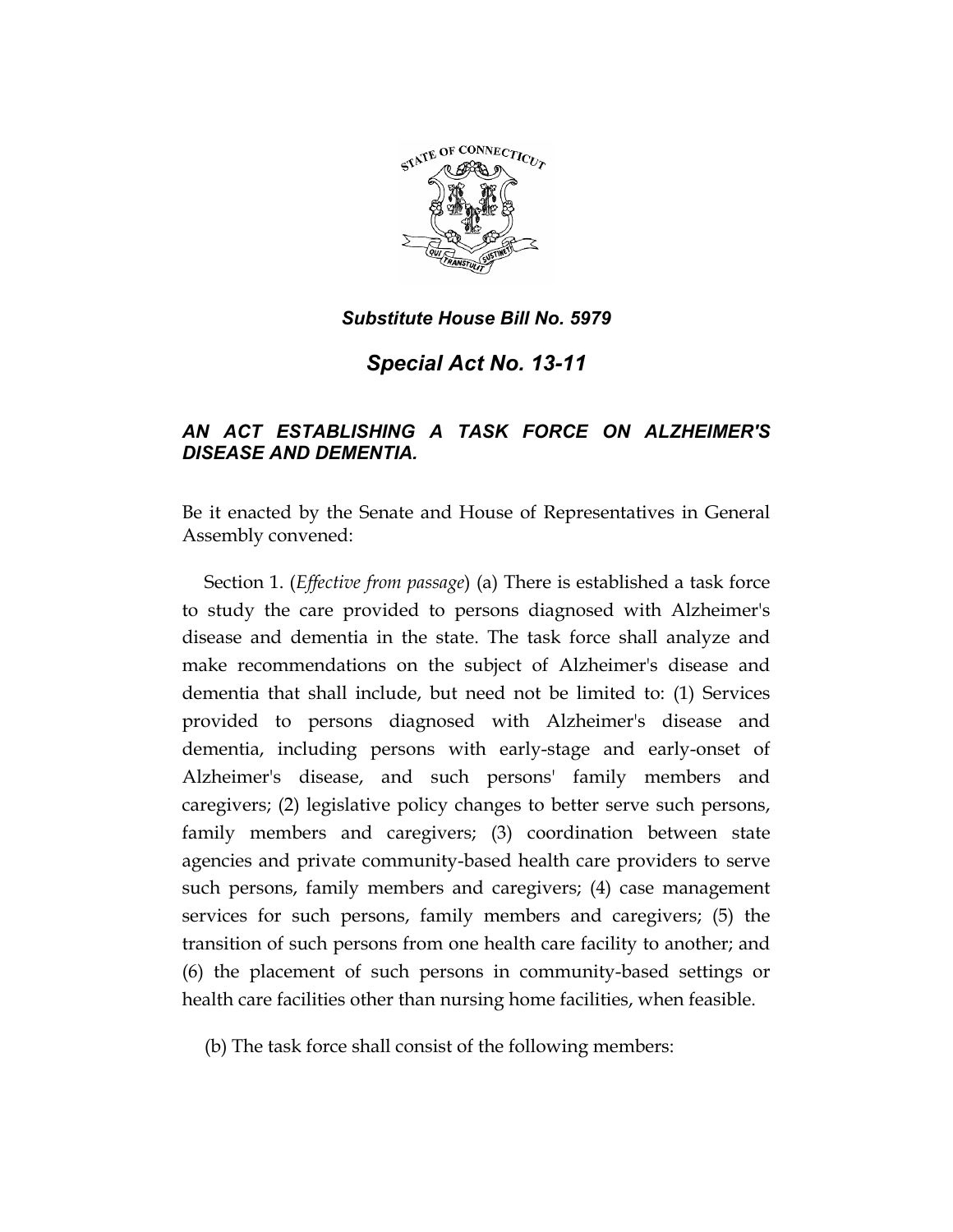(1) The chairpersons and ranking members of the joint standing committees of the General Assembly having cognizance of matters relating to aging and public health, or the chairpersons' and ranking members' designees;

(2) One appointed by the speaker of the House of Representatives, who shall be a person diagnosed with Alzheimer's disease;

(3) One appointed by the president pro tempore of the Senate, who shall be a family member of, and caregiver for, a person diagnosed with Alzheimer's disease;

(4) One appointed by the majority leader of the House of Representatives, who shall be a representative of an organization that advocates for persons with Alzheimer's disease and dementia who are living in long-term care facilities;

(5) One appointed by the majority leader of the Senate, who shall be a physician whose practice is focused on the treatment of elderly patients;

(6) One appointed by the minority leader of the House of Representatives, who shall be a representative of a community-based health care provider;

(7) One appointed by the minority leader of the Senate, who shall be a member of the Alzheimer's Association, Connecticut Chapter;

(8) One appointed by the Governor, who shall be a representative of a long-term care facility;

(9) The chairperson of the Long-Term Care Planning Committee, established pursuant to section 17b-337 of the general statutes;

*Special Act No. 13-11 2 of 4* (10) The Commissioners of Social Services, Public Health and Emergency Services and Public Protection, the Commissioner on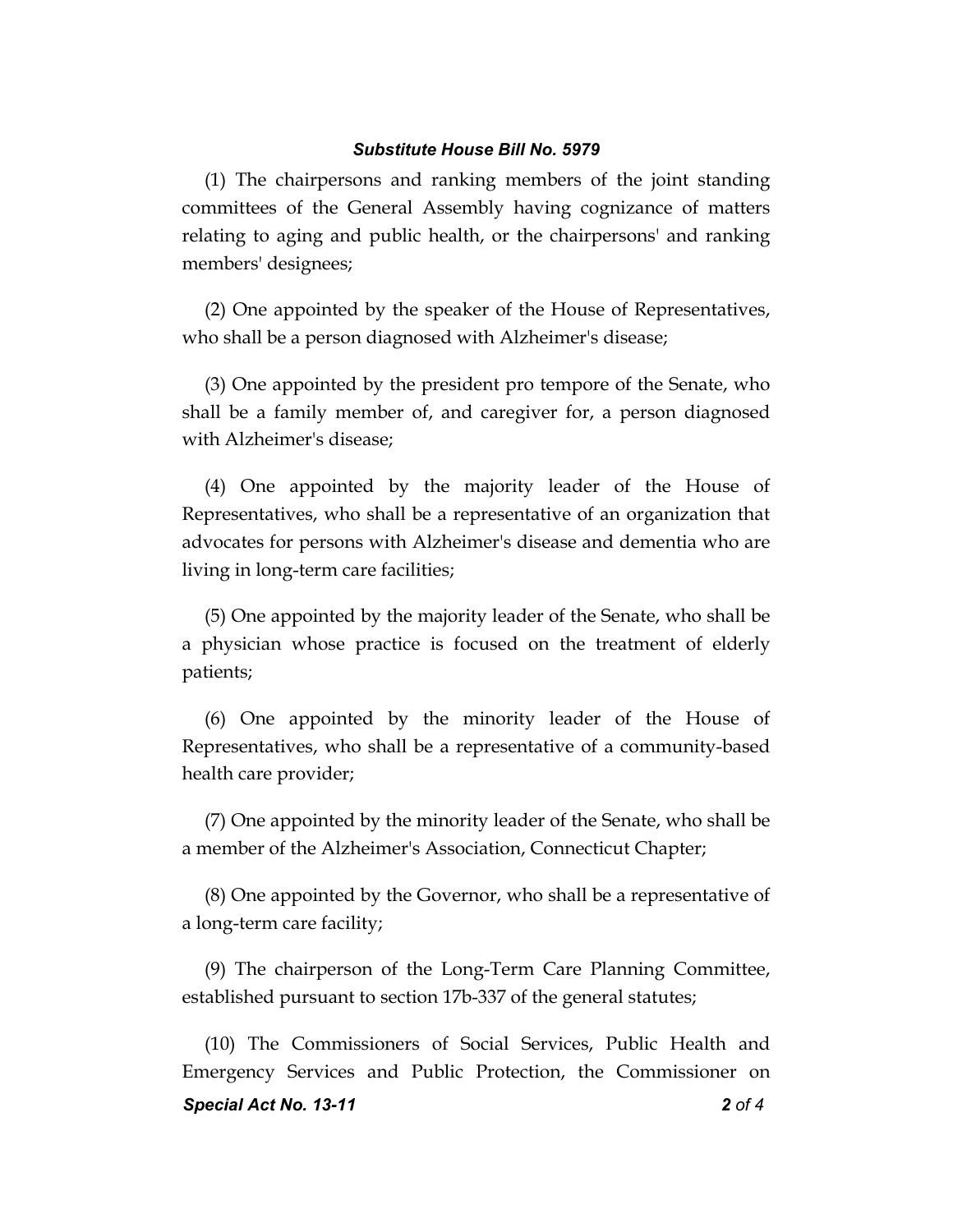Aging and the Labor Commissioner and Banking Commissioner, or said commissioners' designees; and

(11) The Probate Court Administrator, or the administrator's designee.

(c) Any member of the task force under subdivision (1) or subdivisions (3) to (7), inclusive, of subsection (b) of this section may be a member of the General Assembly.

(d) All appointments to the task force shall be made not later than thirty days after the effective date of this section. Any vacancy shall be filled by the appointing authority.

(e) The president pro tempore of the Senate and the speaker of the House of Representatives shall each appoint one chairperson of the task force from among the members. Such chairpersons shall schedule the first meeting of the task force, which shall be held not later than sixty days after the effective date of this section. A majority of the task force members shall constitute a quorum. A majority vote of a quorum shall be required for any official action of the task force. The task force shall meet upon the call of the chairs or upon the request of a majority of the members.

(f) The administrative staff of the Commission on Aging shall serve as administrative staff of the task force.

(g) Members of the task force shall serve without compensation, except for necessary expenses incurred in the performance of their duties.

(h) Not later than January 1, 2014, the task force shall submit a report, in accordance with the provisions of section 11-4a of the general statutes, on its findings and recommendations to the joint standing committees of the General Assembly having cognizance of matters